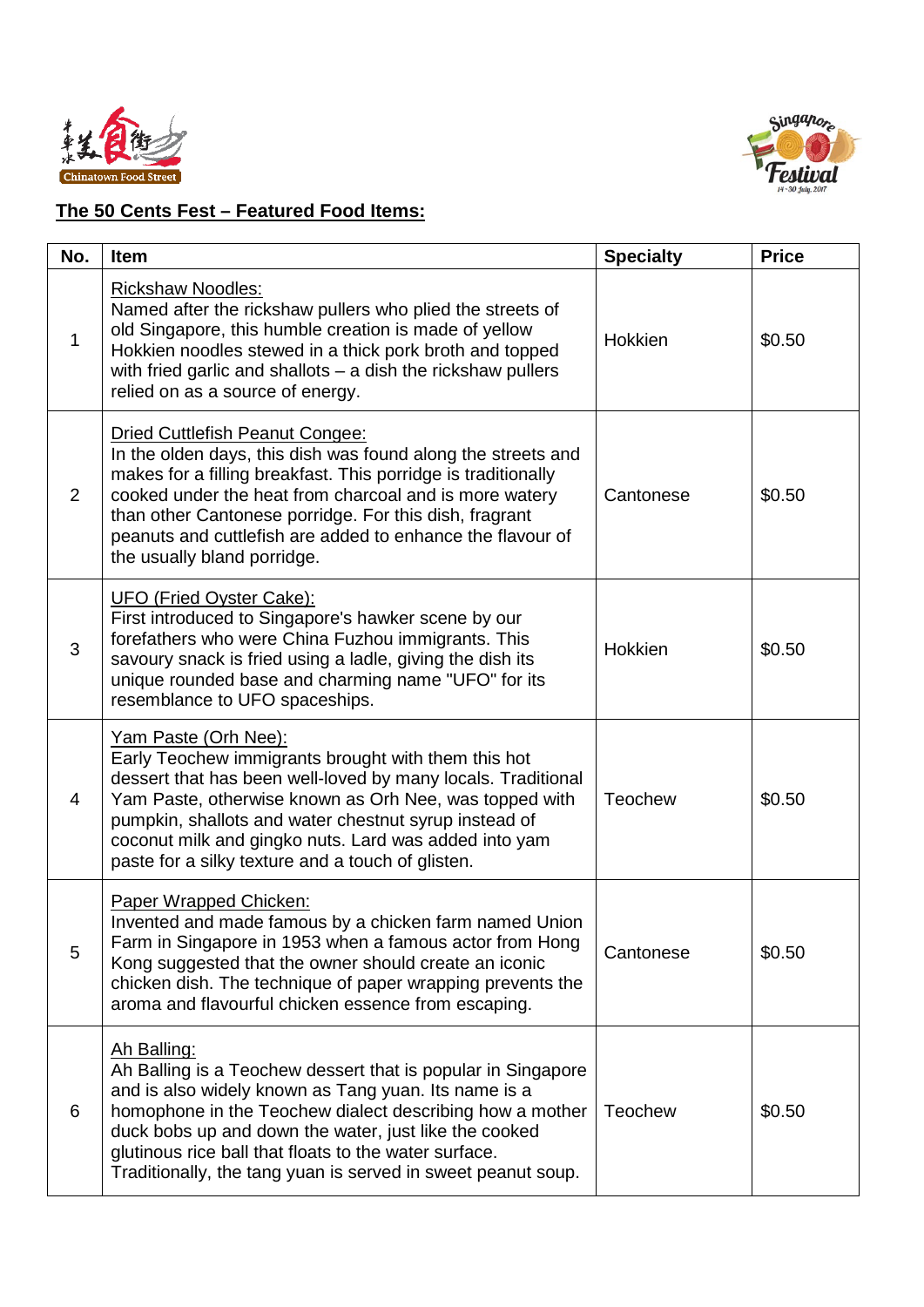| $\overline{7}$ | Tutu Kueh:<br>In the past, Tutu Kueh was larger and did not contain any<br>fillings and over the years, grated coconut and peanut<br>fillings were introduced. In the 80s a man named Tay Low<br>Long singlehandedly popularised Tutu Kueh with the<br>inventions of steam carts and stainless steel moulds,<br>bringing back this nostalgic snack to the locals.                                           | Hokkien        | $$0.50 \times 2$$<br>(2 pieces) |
|----------------|-------------------------------------------------------------------------------------------------------------------------------------------------------------------------------------------------------------------------------------------------------------------------------------------------------------------------------------------------------------------------------------------------------------|----------------|---------------------------------|
| 8              | Abacus Seed:<br>Historically, Hakkas grew yam and sweet potato in the<br>mountains, hence the bulk of their diet came from these<br>crops. Abacus Seed consists of round pieces of yam balls<br>that are dimpled in the centre. Hakkas were believed to be<br>good with money, so they made the yam balls in such a way<br>that they look like abacus, a tool used to calculate money.                      | Hakka          | $$0.50 \times 2$$               |
| 9              | <b>Red Glutinous Wine Chicken:</b><br>Red Vinasse, made from fermented glutinous rice, is a<br>classic ingredient of the Hakka cuisine. It is used in a dish<br>specially cooked for women under confinement to nourish<br>and promote blood flow. In the past, mothers prepare this<br>dish for their daughters who had just given birth. Hence, this<br>dish is also commonly known as "Mother's Wine".   | Hakka          | $$0.50 \times 2$$               |
| 10             | Kong Bak Pau:<br>A dish originating from the Fuijian province that favours food<br>cooked slowly, fried with lard, or seasoned more liberally<br>than in neighbouring provinces. The Kong Bak Pau is a<br>glistening dish of dark-sauced slices of pork belly that is<br>eaten with fluffy 'Man Tou' bun.                                                                                                   | Hokkien        | $$0.50 \times 2$$               |
| 11             | Satay Bee Hoon:<br>Inspired by Satay, Satay Bee Hoon was invented by<br>Teochew immigrants in Singapore, whereby bee hoon is<br>tossed together with other ingredients such as tau pok,<br>beansprout and cuttlefish and topped with a generous<br>amount of chilli-based peanut gravy. Due to the tedious<br>preparation required, there are not many stalls selling Satay<br>Bee Hoon in Singapore today. | <b>Teochew</b> | $$0.50 \times 2$$               |
| 12             | Pork Leg Bee Hoon:<br>Pork Leg Bee Hoon is part of the local food fare and well-<br>known as an economical but satisfying dish. In the Chinese<br>tradition, pork trotters are often prepared during auspicious<br>occasions. It is therefore unsurprising that this dish is often<br>homecooked using only a can of pork trotter and vermicelli.                                                           | Hokkien        | $$0.50 \times 2$$               |
| 13             | <b>Fried Wanton</b>                                                                                                                                                                                                                                                                                                                                                                                         | Cantonese      | \$0.50<br>(3 pieces)            |
| 14             | Mini Wa Ko Kueh                                                                                                                                                                                                                                                                                                                                                                                             | <b>Teochew</b> | \$0.50<br>(2 pieces)            |
| 15             | Michael Jackson (Soya Bean Drink with Grass Jelly)                                                                                                                                                                                                                                                                                                                                                          | Heritage       | \$0.50<br>$(2 \text{ cups})$    |
| 16             | <b>Pineapple Drink</b>                                                                                                                                                                                                                                                                                                                                                                                      | Heritage       | \$0.50                          |